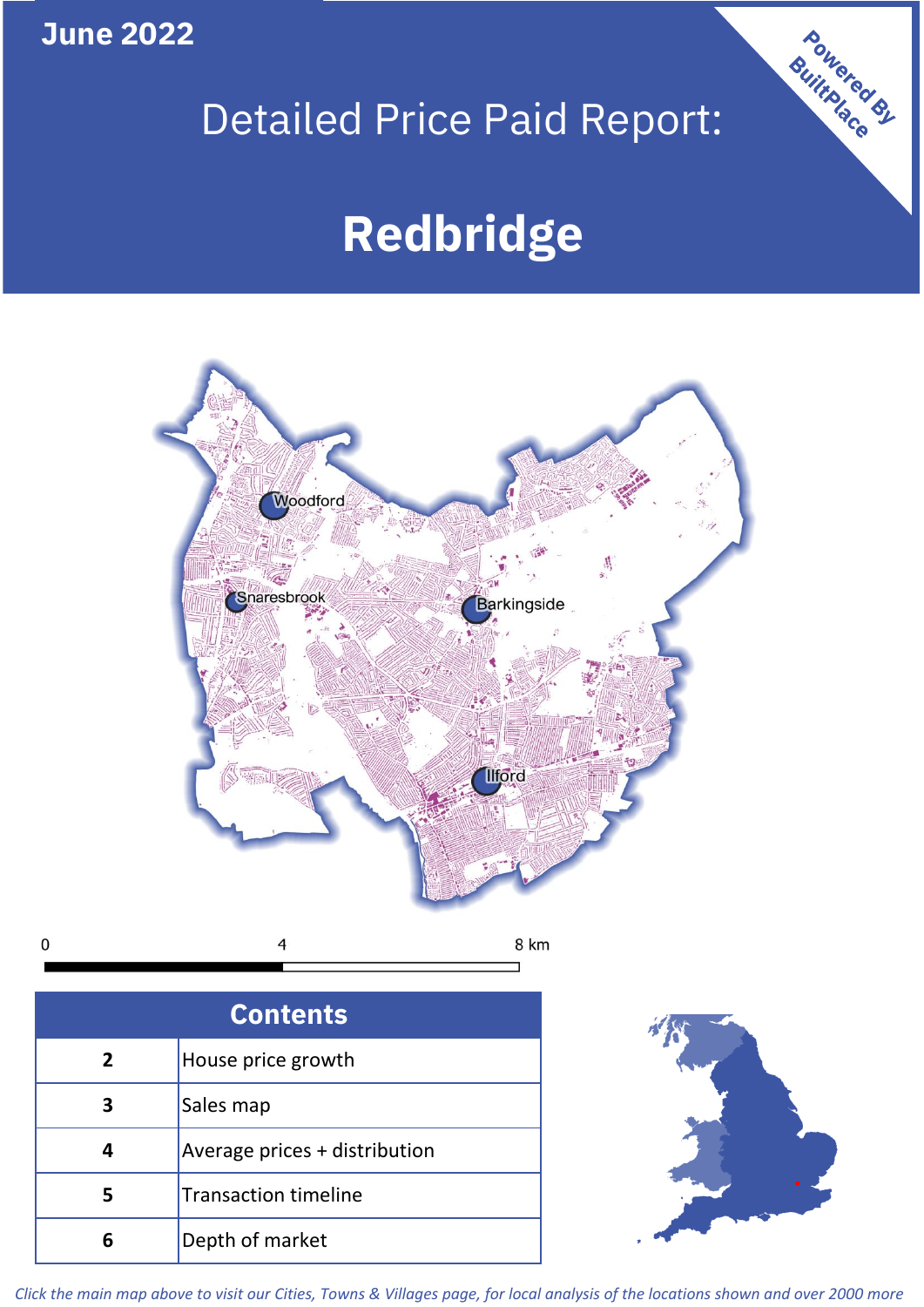## **Headline Data**

|                     | <b>Current level</b> | 3 month | <b>Annual</b> | 5 year  | 10 year |
|---------------------|----------------------|---------|---------------|---------|---------|
| <b>House prices</b> | £480,318             | 1.1%    | 6.9%          | 18.8%   | 83.7%   |
| <b>Transactions</b> | 2,809                | $-8.9%$ | 36.6%         | $-5.3%$ | 11.2%   |

## **House Price Growth (April 2022 data)**

#### *Annual Change in House Prices*



House prices in Redbridge grew by 6.9% in the 12 months to April 2022 (based on 3-month smoothed data). By comparison national house prices grew by 10.7% and prices in London grew by 6.7% over the same period.

Redbridge house prices are now 73.1% above their previous peak in 2007, compared to +76.7% for London and +52.9% across England.



#### *Year-To-Date Change in House Prices, December to April*

Local prices have grown by 1.7% in 2022 so far, compared to growth of 2.7% over the same period last year.

#### *Source: OS OpenData; UK House Price Index (Contains HM Land Registry data © Crown copyright)*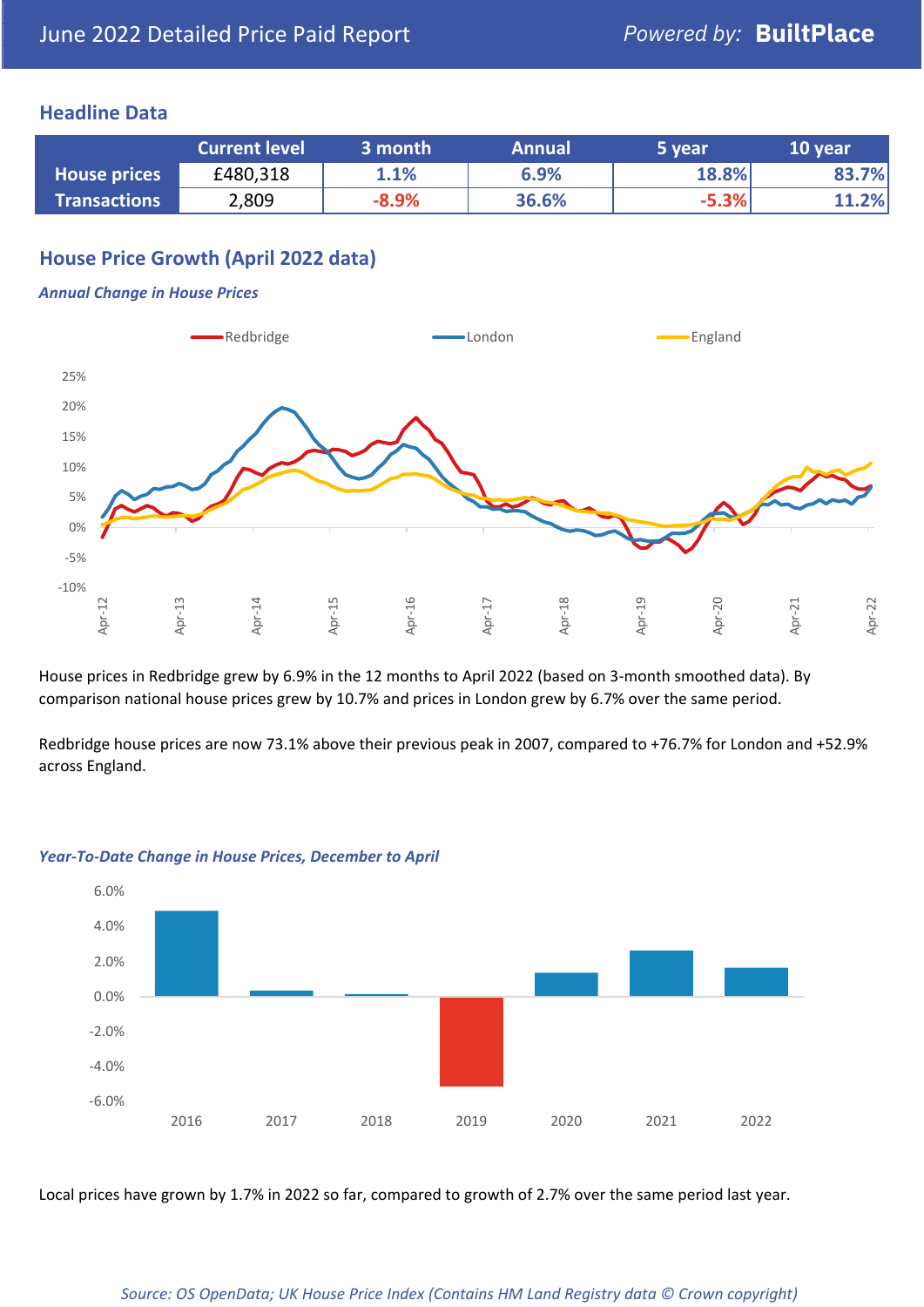## **House Price Map**

### *12 months to April 2022*



*Each point is one postcode, coloured by the average value relative to all sales in this local authority (price bands are LA-specific quintiles).*

## **Map Key**

| Min      | <b>Max</b> |                            |
|----------|------------|----------------------------|
| Up to    | £315,000   | 1st quintile / lowest 20%  |
| £315,000 | £426,000   | 2nd quintile               |
| £426,000 | £519,000   | 3rd quintile               |
| £519,000 | £669,000   | 4th quintile               |
| £669,000 | and over   | 5th quintile / highest 20% |

## *Source: OS OpenData; UK House Price Index (Contains HM Land Registry data © Crown copyright)*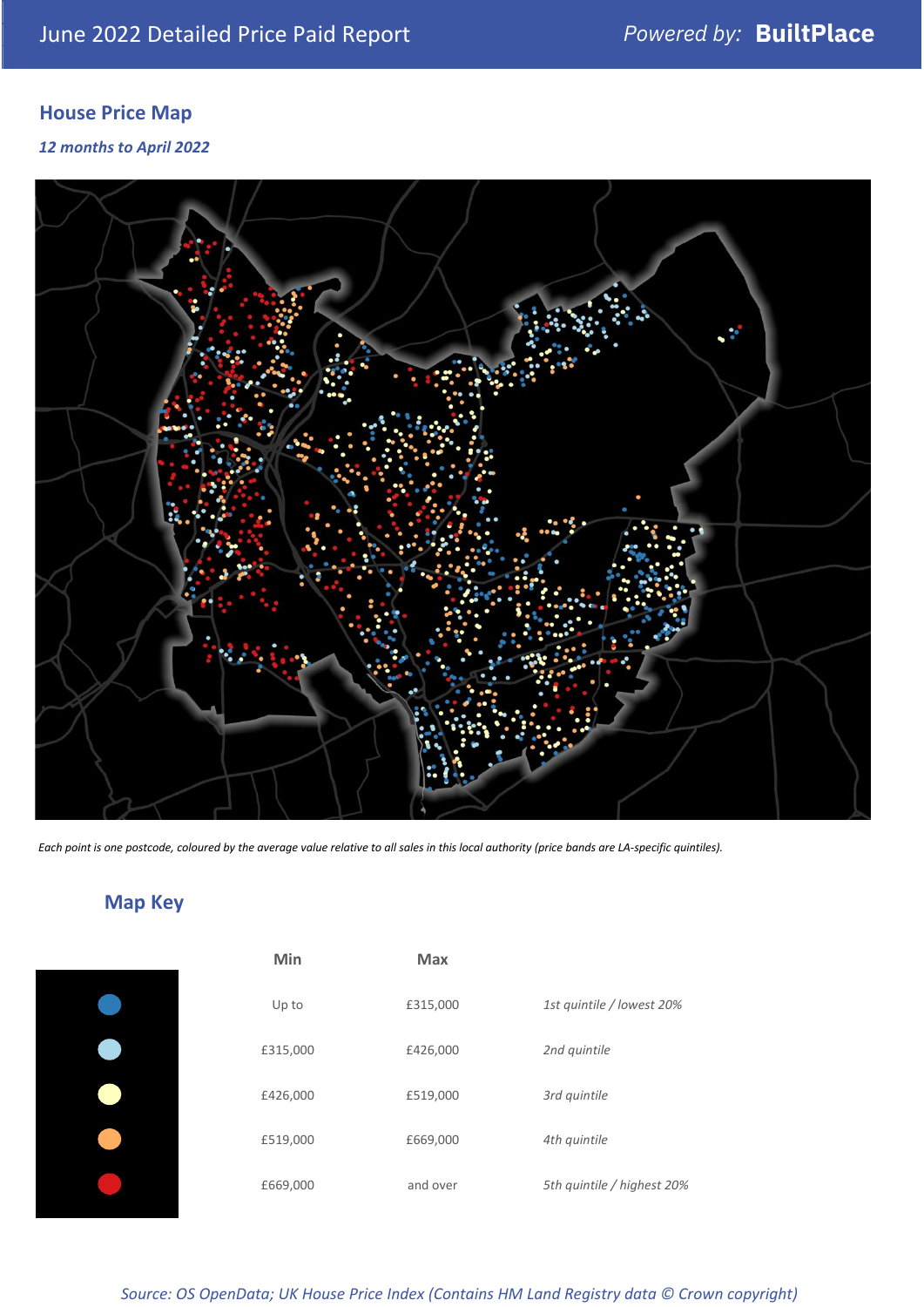## **Average House Price by Property Type**

### *12 months to April 2022*



|                 | <b>New</b>           | <b>Second hand</b> |  |  |
|-----------------|----------------------|--------------------|--|--|
| <b>Flat</b>     | £310,029             | £307,161           |  |  |
| <b>Terraced</b> | No recorded<br>sales | £534,354           |  |  |
| Semi-detached   | No recorded<br>sales | £671,732           |  |  |
| <b>Detached</b> | No recorded<br>sales | £1,000,283         |  |  |

## **House Price Distribution by Year**

*All properties, by price band and calendar year (2020 = year to date)*

|                    | 1997 | 2002 | 2007 | 2012 | 2017 | 2019 | 2020 |
|--------------------|------|------|------|------|------|------|------|
| <b>Under £100k</b> | 75%  | 13%  | 0%   | 1%   | 1%   | 0%   | 0%   |
| £100-200k          | 23%  | 57%  | 25%  | 20%  | 6%   | 3%   | 2%   |
| E200-300k          | 2%   | 21%  | 44%  | 42%  | 19%  | 14%  | 17%  |
| £300-400k          | 0%   | 5%   | 19%  | 20%  | 22%  | 17%  | 15%  |
| £400-500k          | 0%   | 2%   | 7%   | 10%  | 25%  | 23%  | 21%  |
| £500k-1m           | 0%   | 1%   | 4%   | 7%   | 25%  | 38%  | 39%  |
| £1-2m              | 0%   | 0%   | 0%   | 1%   | 2%   | 4%   | 6%   |
| <b>Over £2m</b>    | 0%   | 0%   | 0%   | 0%   | 0%   | 0%   | 0%   |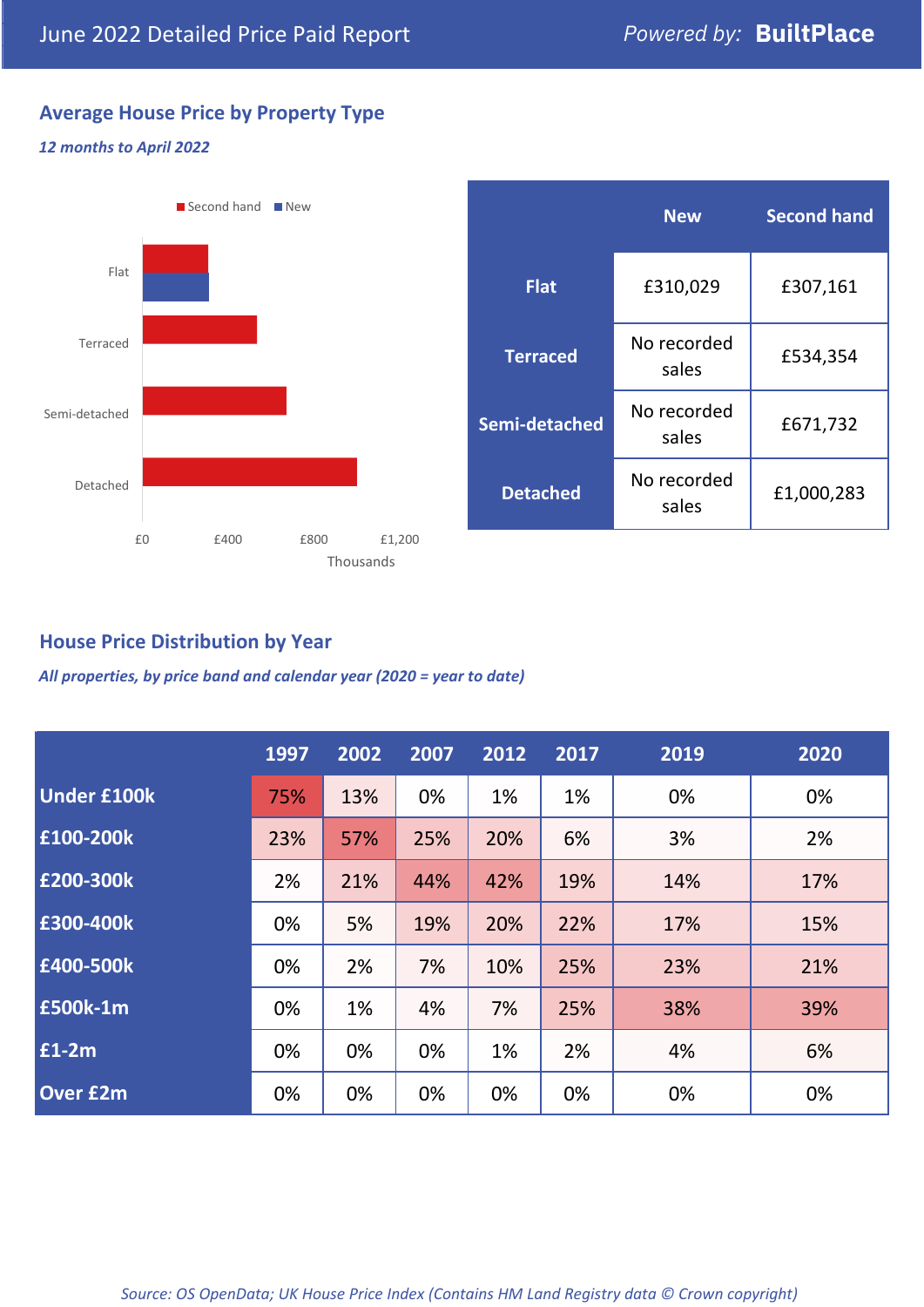## **Transactions (February 2022 data)**

*Annual Transactions, Indexed (2001-05 average = 100)*



There were 2,809 transactions in Redbridge during the 12 months to February 2022. This is 49% of the average from 2001-05 and suggests activity is significantly below pre-downturn levels.

Transactions in Redbridge have fallen by 23.9% since 2014, compared to changes of -21.3% for London and -7.7% for England.



#### *Cash and New Build Sales as % of Total, by Year*

*Note: The data on this page EXCLUDES transactions identified as transfers under a power of sale/repossessions, buy-to-lets (where they can be identified by a mortgage), and transfers to non-private individuals - i.e. it comprises only Land Registry 'A' data.*